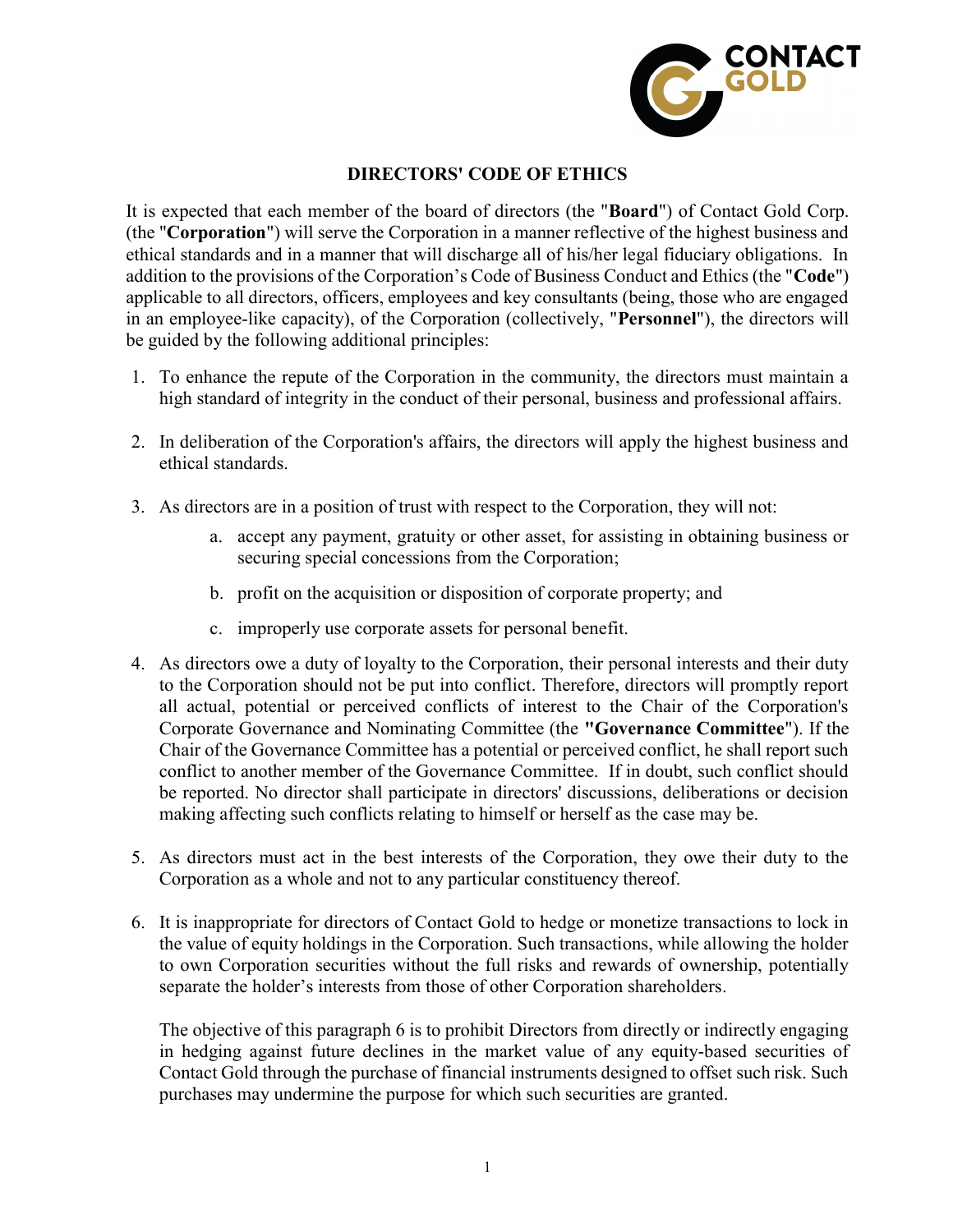

- 7. The directors recognize that corporate information given to them as directors is confidential and they will maintain such information in the strictest confidence.
- 8. The directors will comply with all laws affecting directors including applicable Canadian securities laws and regulations and applicable corporate laws in Canada, and the State of Nevada. As such, directors:
	- a. Will adhere to the Corporation's Timely Disclosure, Confidentiality and Insider Trading Policy and will not trade in the Corporation's securities while they have material information not previously disclosed to the public or during Corporation imposed "blackout periods" nor will the directors "tip" others so they may benefit from such insider information; and
	- b. Will comply with all Canadian securities law requirements designed to ensure that the Corporation and its directors, officers and employees:
		- i. have open and full disclosures to, and have honest discussions with, the external auditors who audit the Corporation's annual financial statements;
		- ii. do not, directly or indirectly, falsify or cause to be falsified, any of the Corporation's financial and other documents and records; and
		- iii. do not, directly or indirectly, improperly influence, coerce, manipulate or mislead the external auditors for the purpose of rendering the Corporation's financial statements misleading.
- 9. Any violation of the Code or this Directors' Code of Ethics may result in the Board requesting the resignation of any Board member.
- 10. The Board shall determine, or designate appropriate persons to determine, appropriate actions to be taken in the event of violations of the Code or the Code of Ethics for Senior Financial Officers upon recommendations made by the Governance and Committee and the Corporation's Audit Committee, as applicable. In determining what action is appropriate in a particular case, the Board or such designee shall take into account all relevant information, including the nature and severity of the violation, whether the violation was a single occurrence or involves repeated occurrences, whether the violation appears to have been intentional or inadvertent, whether the individual in question had been advised prior to the violation as to the proper course of action and whether or not the individual in question had committed other violations in the past. Such actions shall be reasonably designed to deter wrongdoing and to promote accountability for adherence to the Code and to these additional policies and shall include, as appropriate, written notices to the individual involved that the Board determined that there has been a violation, censure by the Board, demotion or reassignment of the individual involved, suspension with or without pay or benefits (as determined by the Board) or termination of the individual's employment.

Enacted June 7, 2017